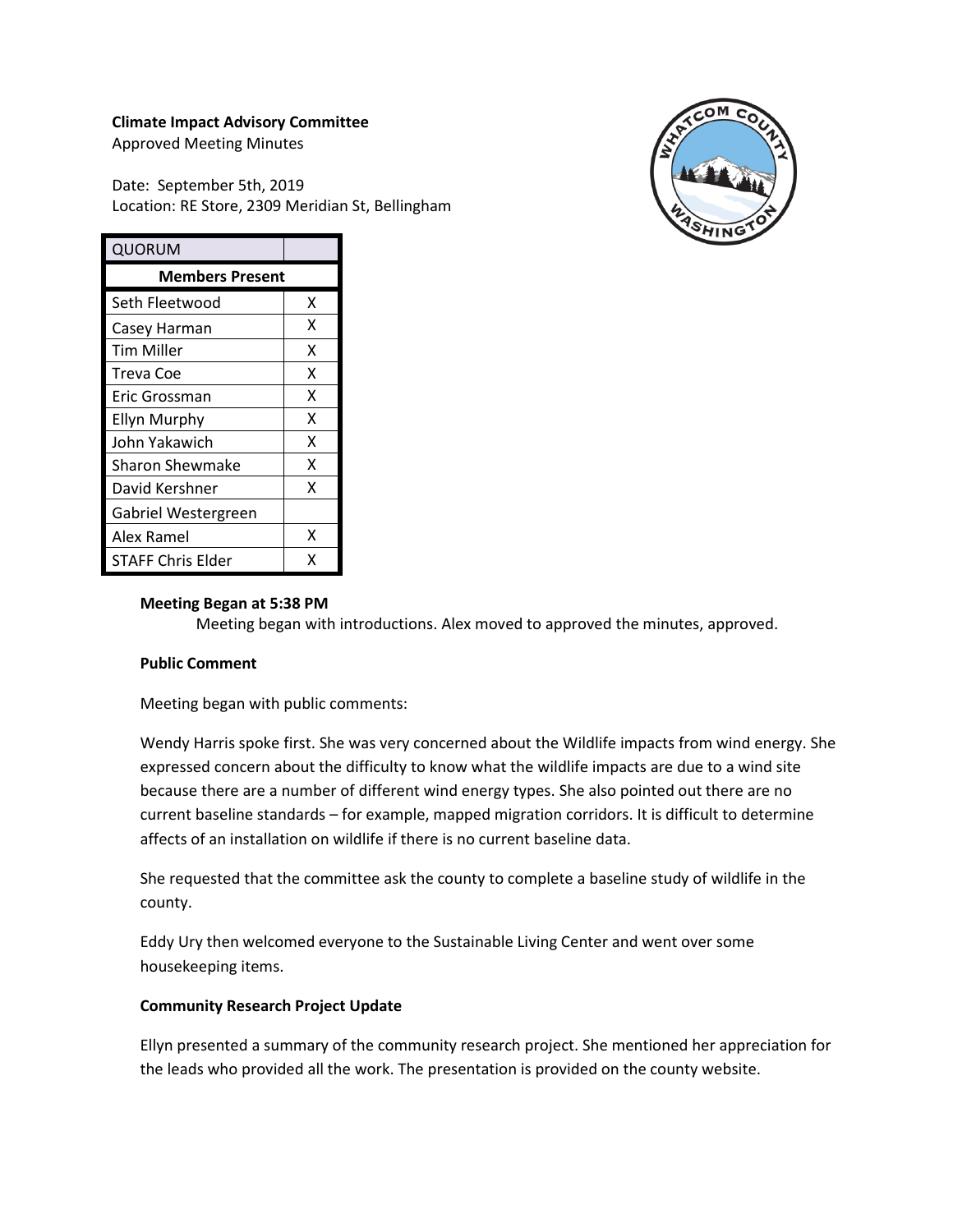### Questions:

Alex had a question on safety and preparedness: Other utilities are doing microgrids, doesn't PSE have some microgrid installation? PSE installed a backup battery system in Glacier. A microgrid should be able to "island" itself when the main grid goes down.

Wendy asked whether the documents and presentation be a public document, Ellyn replied that Chris will put the presentation on the website.

David asked whether we know where in the county the streams are gaining or losing. Ellyn pointed out that its complicated and even changes with the season. WWU has done testing on this subject, and there is also work being done on the Columbia at the Pacific Northwest National Lab for the Columbia River Treaty.

David commented that it would likely be useful to know in order to determine land use.

Farmers are investigating whether to add water to streams during the summer.

Ellyn mentioned that experts still say there is limited knowledge in the Eastern Whatcom County hydrogeology.

Satpal Sidhu commented that there are only about 40 miles of the Nooksack River once the three forks exit their steep mountain watersheds and combine near Deming. During heavy rainfall, river water reaches the ocean in about 4-5 hours. When riverbank storage is exceeded during these rainfall events, surrounding farmland is flooded.

Wendy asked whether the researchers came across hydrology classifications, such as was done at Birch Bay. She also read reports regarding the Lake Whatcom Watershed and has issues with limited topsoil.

Ellyn pointed out that a major issue is the outdated water laws. Those need to be changed. Ellyn mentioned that this issue comes out in the report, but in order to make those changes you need data, which is why several of the strategies suggested in the report promote county-led demonstration projects.

Alex pointed out that water policy can take a lot of time. The committee has a climate change mandate and water is part of the issue, but there are other committees that work on water issues. We have to be careful on how much time we spend on water policy.

Chris informed the committee that the consultant will provide input on climate impacts on water issues so it is likely that this committee will provide recommendations to council and to other advisory committees, but this is new territory. CIAC's mandate from the County Council includes developing climate adaptation strategies and water is and will be one of the greatest challenges facing the county under climate change. Seth noted that water issues may need to be solved at the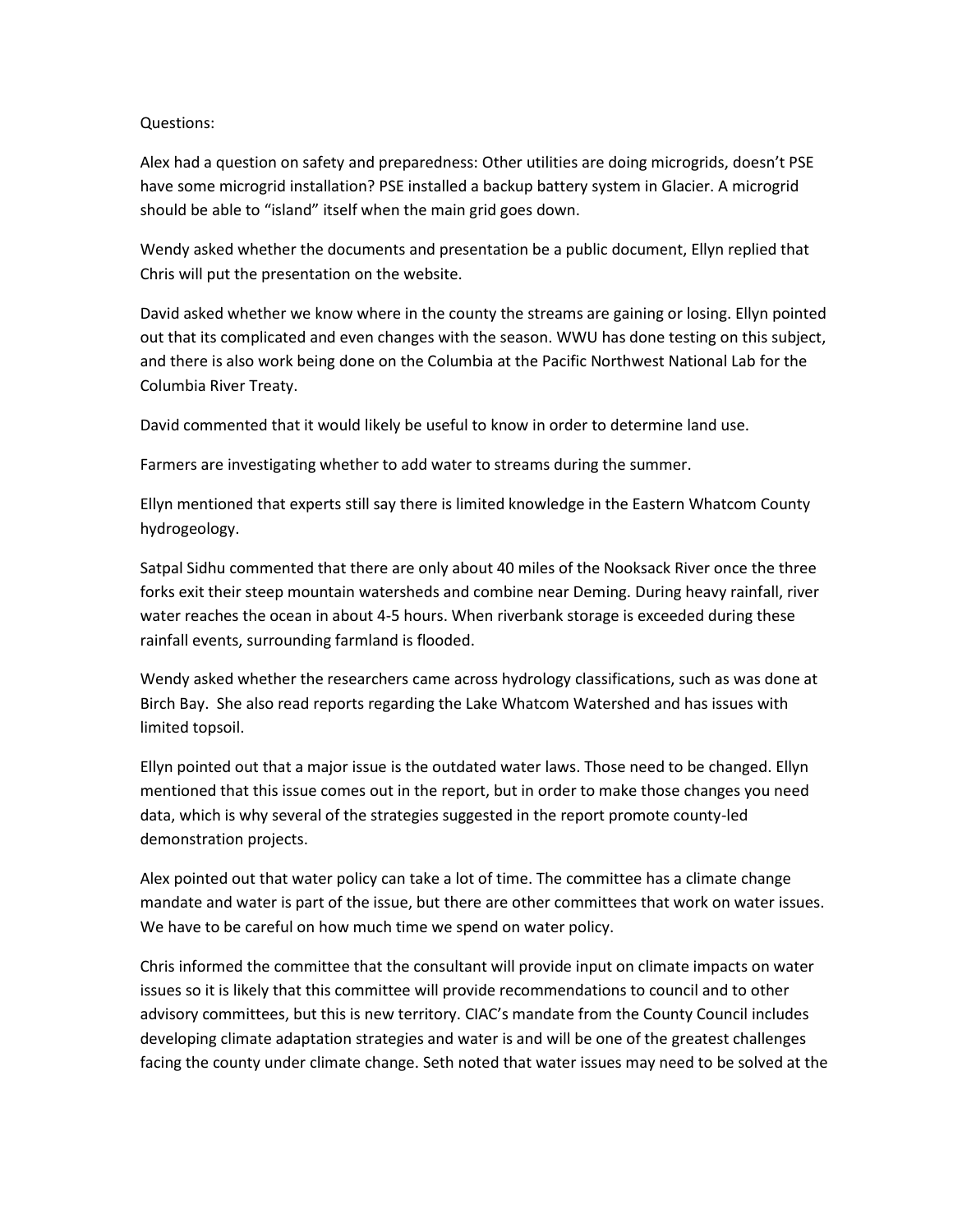state level, but Ellyn said that the county can have a strong influence on water regulations, but needs actual data from demonstration projects to support necessary changes in state water law.

John had a question on the Figure on the Forestry Slide - what was the small print? Ellyn replied that it was an excerpt from the ICLEI study. The forests in Whatcom County remove 4M tons of CO2/yr and store 400M tons of CO2. Commercial forests in the county primarily produce lumber, which further stores the carbon for multiple decades in buildings and durable wood products (e.g., furniture, not paper).

### **Wind Energy Systems and Permitting in Whatcom County Follow up discussion**

Alex updated the committee on the Wind Energy System permitting. The subcommittee met once and included comments from the CIAC. The committee broke down each requirement and created action items to move forward. Chris sent a list of questions out to the MRSC (Municipal Research and Services Center) to determine what other counties are doing. Currently the subcommittee is continuing research including meeting with different planning commission members. Incidentally good feedback was received from the planning commission on the process going forward. The subcommittee has a lot of homework and will meet again. The process will take at least a couple more months based on how much research needs to be done.

David asked whether there is any interest from developers in developing wind turbines in Whatcom County. Alex responded that based on the PSE presentation the CIAC listened to, Western Washington windfarms have a better match of generation relative to load, so there could be more interest in Whatcom County from developers.

Alex responded to Wendy's concern and reiterated that under SMP you are supposed to show no net loss of ecological function on riparian areas and shorelines, but there is no baseline. The natural resource committee is supposed to come back with consultants soon, and now would be a good time to send a letter encouraging the county to perform an ecological baseline.

Chris mentioned that if we have a better understanding of an ecological baseline condition throughout the county, you could more effectively see or predict the impacts of new development such as a wind farm. A baseline would not replace the need for a wind farm developer to perform a site-specific ecological study, but could help make certain sites obviously off the table. Eric noted that some of the work he will be doing will require baseline studies.

Alex wondered whether a letter is this time critical, and Chris replied that now is the time to make the recommendation since council will be looking at this very soon with the comments back to the consultant.